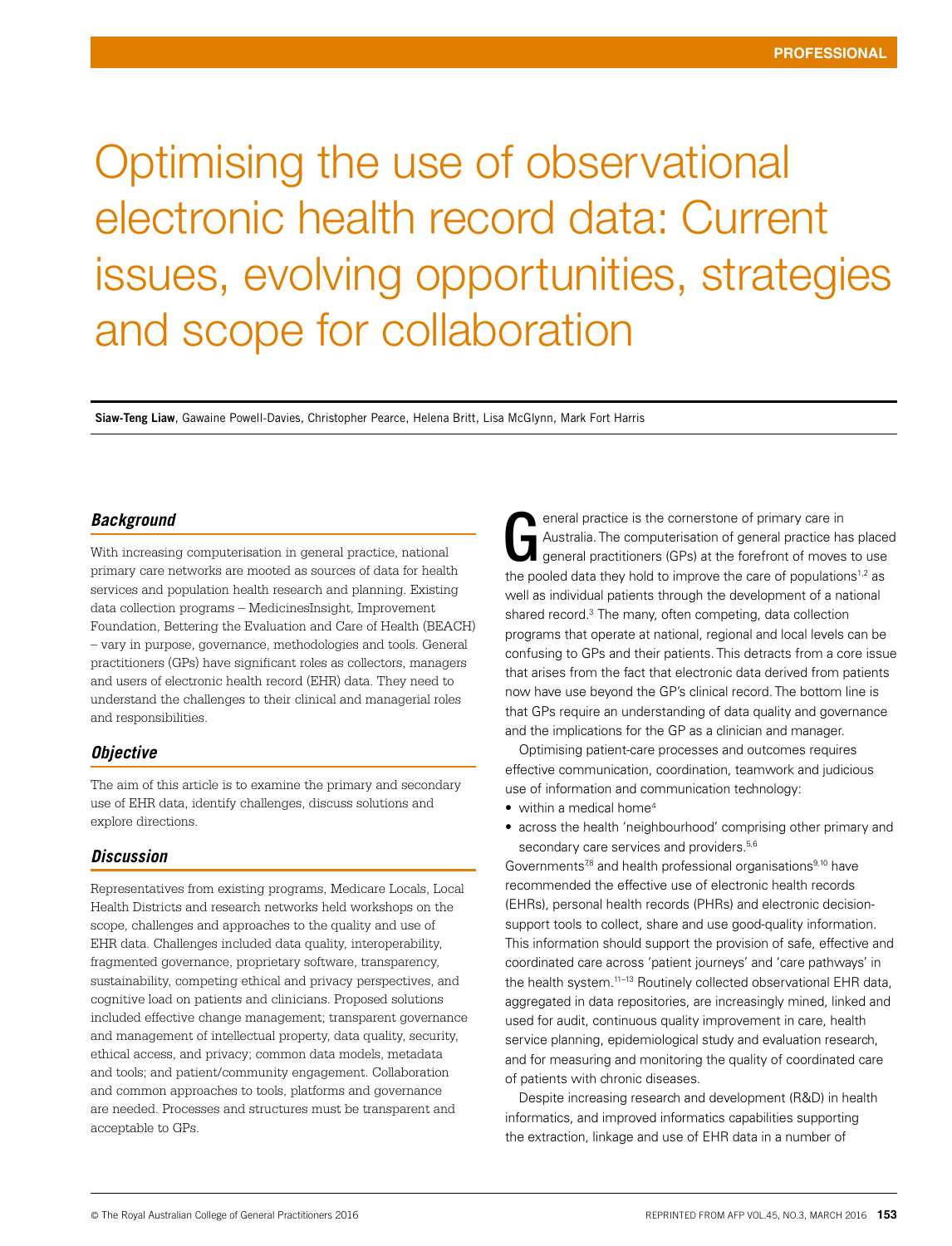countries,14–19 data quality metrics in primary care<sup>2</sup> and hospital systems<sup>20</sup> are not optimal. There is also a lack of mutual trust and respect among primary and secondary care clinicians, researchers and managers, which hinders optimal information sharing.21 Many existing tools that collect/extract data, and assess and manage data quality, are inconsistent. These tools are also not validated in a transparent manner within a robust data and clinical governance framework.20,22 Data management methods using ontologies to define properties and relationships among the concepts within the dataset can automate and improve data quality management and fitness for purpose.23,24

# **Objectives**

We aimed to facilitate a discourse. including a series of workshops, to scan existing R&D programs in this domain, identify potential issues and implications, discuss potential solutions, and explore future directions. While the focus was primary care, the discussions also included secondary care in the context of integration and coordinated care.

# **Participants**

Participants included representatives from existing primary care data collection programs in Australia: Electronic Practice-Based Research Network (ePBRN), Melbourne East MonAsh GeNeral PracticE DaTabase (MAGNET), MedicineInsight, Improvement Foundation, Bettering the Evaluation and Care of Health (BEACH) and the Australian Institute of Health and Welfare (AIHW); and international participants (UK, Europe, Canada and US) at the 2014 North American Primary Care Research Group (NAPCRG) meeting.

#### **Methods**

The methods for this program included:

• a scanning and scoping workshop at the Primary Health Care Research and Information Service (PHCRIS) conference in Canberra in August 201425

- an issues, methods, quality and 'potential for a national approach' workshop at the University of New South Wales (UNSW) in Sydney in October 2014
- contextualisation of the Australian findings and perspectives at an international workshop held at the 2014 NAPCRG meeting in New York in November 2014.26

The workshops were facilitated, questions clarified and answers discussed prior to being recorded in the notes. The presentations and notes from the Australian workshops were reviewed and themes identified. Participants in the UNSW workshop also voted on a number of priorities discussed. Following the NAPCRG workshop, the outcomes and suggestions from both Australian workshops were further clarified and contextualised internationally with groups such as the International Medical Informatics Association's (IMIA's) Primary Care Informatics Working Group. Key themes were identified.

#### Outcomes of the workshops

Scanning of projects and issues from all three workshops highlighted much commonality and some differences in the approaches taken by the main EHR-based programs (Table 1).

# **Challenges**

Participants at all three workshops highlighted the common challenges as:

- data quality, interoperability, fitness for use
- fragmented data and information governance
- proprietary models and transparency
- business model and sustainability of data linkage
- differing ethical perspectives to processes along the data production cycle
- cognitive load on patients and clinicians.

# **Solutions**

Proposed solutions to the above issues were discussed and categorised as the need for:

- building on Australian standards-based data and information models (eg National Health Information Model) and metadata (eg National Health Data Dictionary) and existing EHR-based programs, in an integrated 'top-down' and 'bottom-up' approach, to underpin the development of tools and applications
- standards-based tools and methods for data extraction, linkage, quality assessment and management that are amenable to critical appraisal prior to adoption and sharing
- engagement of user (clinician and manager) to maximise the workflowfriendliness of EHR implementations and promote a culture of good data quality and documentation
- integrated data and knowledge management, and intellectual property governance across the healthcare enterprise, promoting it as a core element of the organisational culture
- transparency at all levels and phases of the data production cycle, including the interactions with, and contributions of, consumer and clinician data creators and collectors
- strategies to address the proprietary model that inhibits sharing and rigorous evaluation of the quality and robustness of EHRs and data tools
- inclusive national and international partnerships, including professional bodies, consumer bodies, nongovernmental organisations (NGOs), commercial groups and governments, to achieve consensus rules and governance for sharing of resources, tools and metadata (note: Metadata Online Registry [METeOR] defines metadata as 'data about data' [eg source, time of collection or documentation and other characteristics about data]; see http:// meteor.aihw.gov.au/content/index.phtml/ itemId/268284 for more information)
- open engagement of the vendor community in quality assessment of systems, tools and data
- engagement of the patient and community to promote quality of data and care.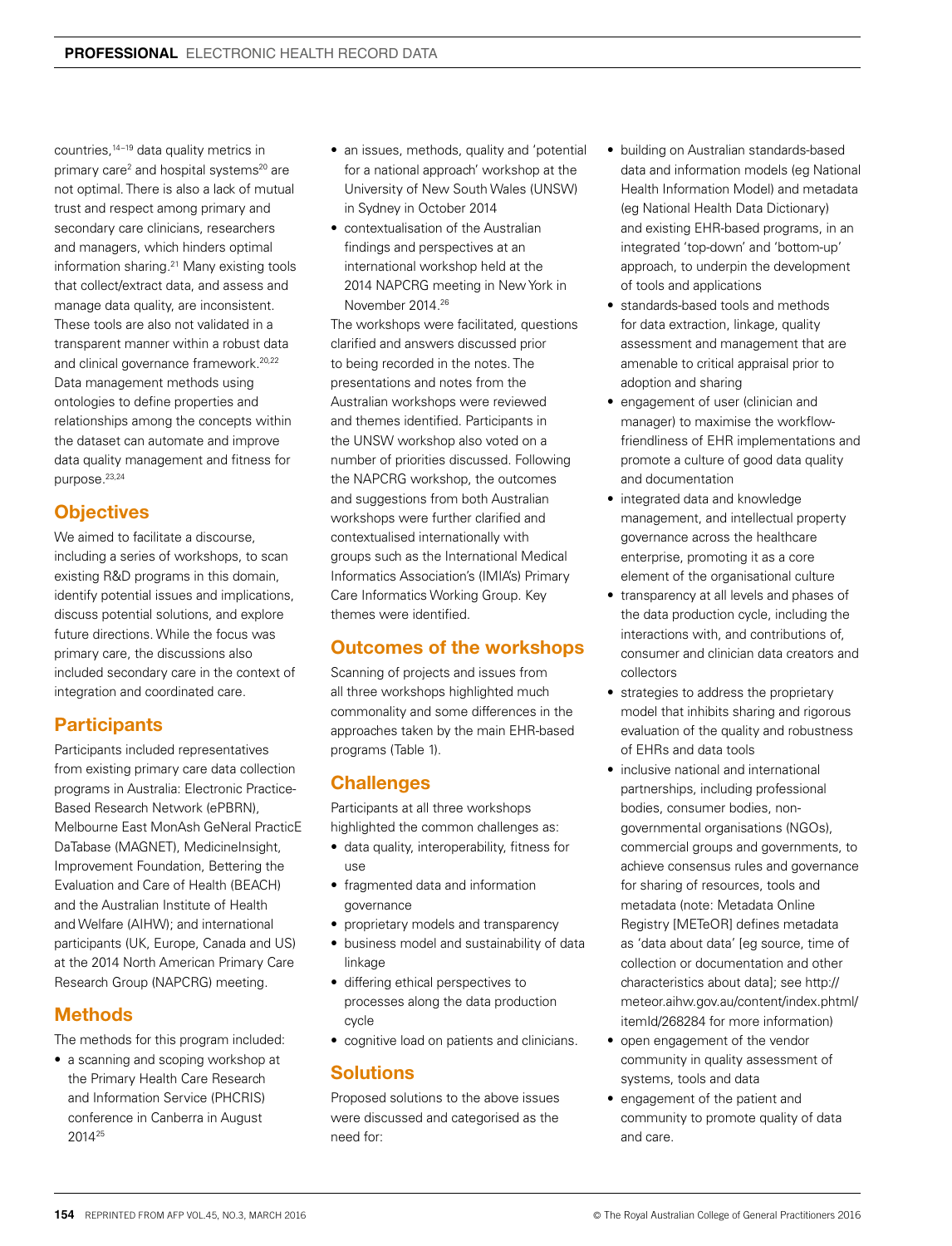### Next steps

There was agreement by workshop participants to use a common methodology to report on the quality of studies using routinely collected data. The Reporting of Studies Conducted using Observational Routinely Collected Data (RECORD) template<sup>18</sup> was suggested as a starting point. Coding of data, using a standard or reference terminology, is to be encouraged. A coordinated approach and common metadata are essential to interpret loose terms entered into EHRs.

There was agreement on the need for a national consensus on basic principles, scope and organisational levels of governance, with the aim of engendering trust with primary care practitioners to facilitate their participation in EHR-based projects. This includes a recognition that data, information, clinical and managerial

governance must be integrated across the health enterprise in order to address different clinical and managerial uses for, and stewardship of, data.<sup>27</sup> Should the governance structure, data stewards and data quality management protocols be established at micro-, meso- or macroorganisational levels to optimise the engagement with clinical, managerial, informatics and technology stakeholders and the patient? There is a role for local Human Research Ethics Committees (HRECs) or similar institutional agencies in any local, regional, jurisdictional or national governance arrangements.

It was recommended that primary and secondary care data linkage be promoted to enable studies into vertical integration to support coordinated care. This includes the use of Australian national individual health identifiers (IHI) and other methods

of patient identification, and working with both state/territory and Commonwealth government agencies.3

A communication and engagement plan and strategy are essential at this stage. It was proposed that electronic document sharing and communication platforms such as a 'list-serve' or 'wiki' be established to support this special interest group to engage with policymakers and tools developers. They will be able to discuss and guide the governance, development and implementation of robust and meaningful tools to optimise the use of observational EHR data.

# **Conclusions**

There is much overlap among the EHRbased and non–EHR-based data collection programs in terms of types of data, tools and platforms, suggesting a need

| Table 1. Summary of some existing Australian programs collecting and using primary care data |                                                                                                                  |                                                                              |                                                                                                                   |                                                                                           |                                                                                           |
|----------------------------------------------------------------------------------------------|------------------------------------------------------------------------------------------------------------------|------------------------------------------------------------------------------|-------------------------------------------------------------------------------------------------------------------|-------------------------------------------------------------------------------------------|-------------------------------------------------------------------------------------------|
| Program                                                                                      | <b>Objective</b>                                                                                                 | <b>Denominator</b>                                                           | Governance                                                                                                        | <b>Tools</b>                                                                              | <b>Website</b>                                                                            |
| Medicinelnsight                                                                              | Collection of<br>patient-level EHR<br>data                                                                       | National sample<br>(target: 500<br>practices)                                | Data governance<br>at program level;<br>RACGP ethics                                                              | <b>GRHANITETM</b><br>extraction tool                                                      | www.nps.org.au/<br>about-us/what-we-<br>do/medicineinsight                                |
| <b>MAGNET</b><br>(Note: POLAR<br>evolved from<br>MAGNET to collect<br>patient-level data)    | ML-based<br>collection of<br>practice-level EHR<br>data with links to<br>other services                          | <b>ML</b><br>Note: MLs now<br>superseded by<br><b>PHNs</b>                   | Data governance<br>at program level;<br>multiple ethics<br>approvals                                              | Was using PEN-<br>CAT extraction<br>tool, but now using<br>GRHANITE™ as<br><b>POLAR</b>   | www.med.monash.<br>edu.au/general-<br>practice/magnet                                     |
| ePBRN                                                                                        | Collection and<br>linkage of patient-<br>level EHR data<br>from primary and<br>secondary care<br>datasets in IHN | $HM = hospital$ ,<br>ambulatory care,<br>community health<br>and GP services | Data governance<br>at program level;<br>LHD and UNSW<br>ethics committees;<br>planned: ML/LHD<br>joint governance | GRHANITE™<br>extraction and<br>linkage tool; SQL/<br>XML, SAS/SPSS,<br>Semantic web tools | http://cphce.<br>unsw.edu.au/<br>research-streams/<br>primary-health-<br>care-informatics |
| Improvement<br>Foundation                                                                    | Collection of<br>practice-level EHR<br>data                                                                      | National sample                                                              | Data governance at<br>program level                                                                               | PEN-CAT<br>extraction tool                                                                | www.improve.<br>org.au                                                                    |
| <b>BEACH</b>                                                                                 | Specific, non-<br>routinely collected<br>patient-level data<br>(not from EHR)                                    | Rotating sample of<br>1000 GPs from a<br>national sampling<br>frame          | Data governance at<br>program level                                                                               | <b>BEACH</b> in-house<br>tools                                                            | http://sydney.edu.<br>au/medicine/fmrc/<br>about/index.php                                |
| <b>AIHW</b>                                                                                  | Specific, non-<br>routinely collected<br>practice-level data<br>(not from EHR)                                   | National sample                                                              | Data governance at<br>program level                                                                               | AIHW in-house<br>tools                                                                    | www.aihw.gov.au/<br>data                                                                  |
|                                                                                              |                                                                                                                  |                                                                              |                                                                                                                   |                                                                                           |                                                                                           |

*AIHW, Australian Institute of Health and Welfare; BEACH, Bettering the Evaluation and Care of Health; CAT, Clinical Audit Tool; EHR, electronic health record; ePBRN, Electronic Practice Based Research Network; IHN, Integrated Health Neighbourhood; LHD, Local Health District; MAGNET, Melbourne East MonAsh GeNeral PracticE DaTabase; ML, Medicare Local; PHN, Primary Health Network; POLAR, Population Level Analysis and Reporting; RACGP, The Royal Australian College of General Practitioners*